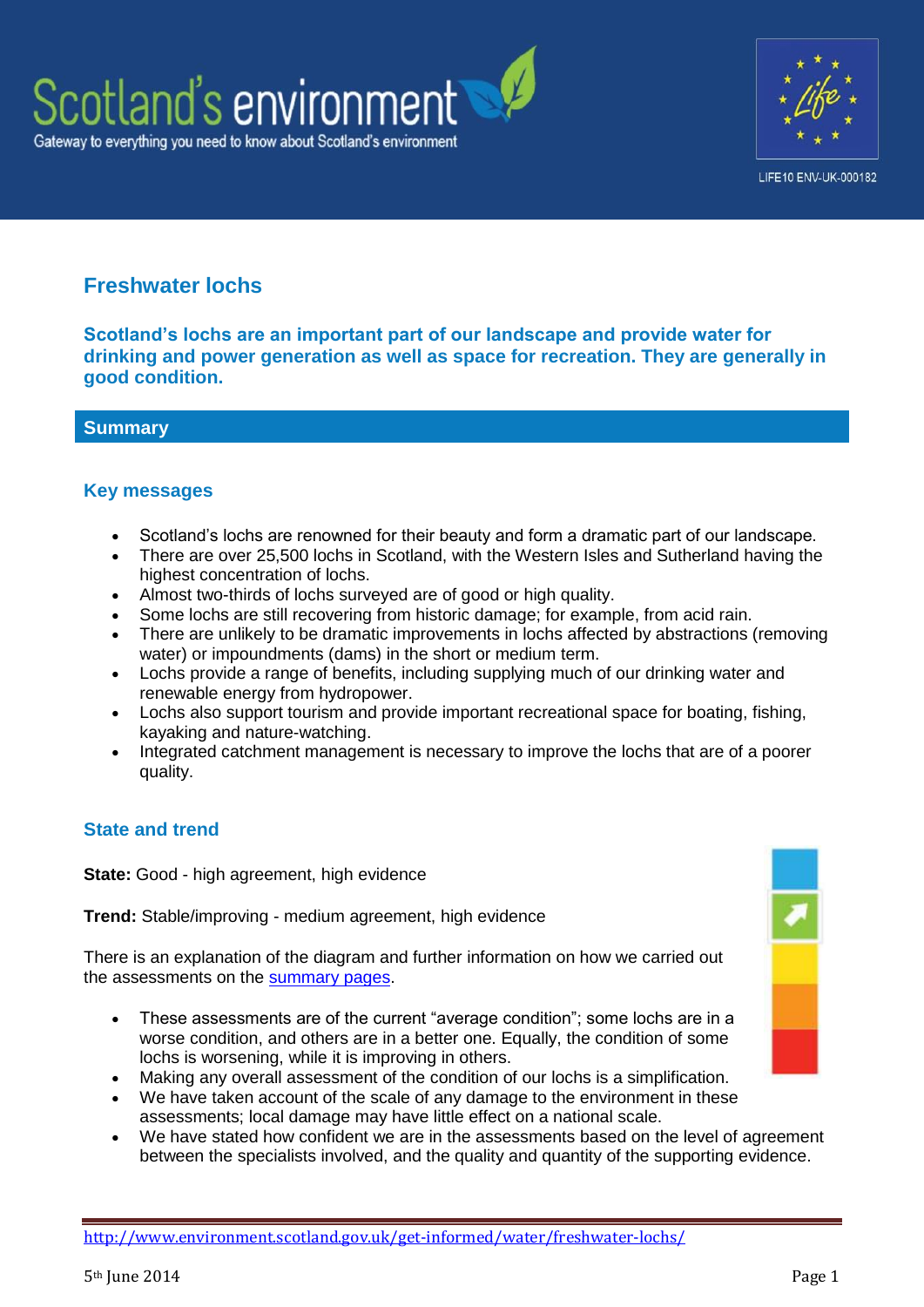



### **Overview**

There are over 25,500 lochs in Scotland, varying greatly in size and volume (Figure 1). Many of the smallest lochs and lochans are concentrated around the northern and western Highlands and are found on peatlands (Figure 2). Larger lochs are often found in U-shaped valleys that were formed during the last ice age. Loch Lomond has the largest surface area (71 km<sup>2</sup>), while Loch Morar is the deepest at 310 m. Loch Ness holds the most water with 7.4 million  $m^3$ ; more than all the English and Welsh lakes combined.



### **Figure 1:** [Number and area](http://link.springer.com/article/10.1023%2FB%3AWAFO.0000028346.27904.83) of Scottish lochs

Figure 1 shows that together, the eight largest lochs cover an area of 301  $km^2$  – almost five times the area of the 17,637 smallest lochs combined.



<http://www.environment.scotland.gov.uk/get-informed/water/freshwater-lochs/>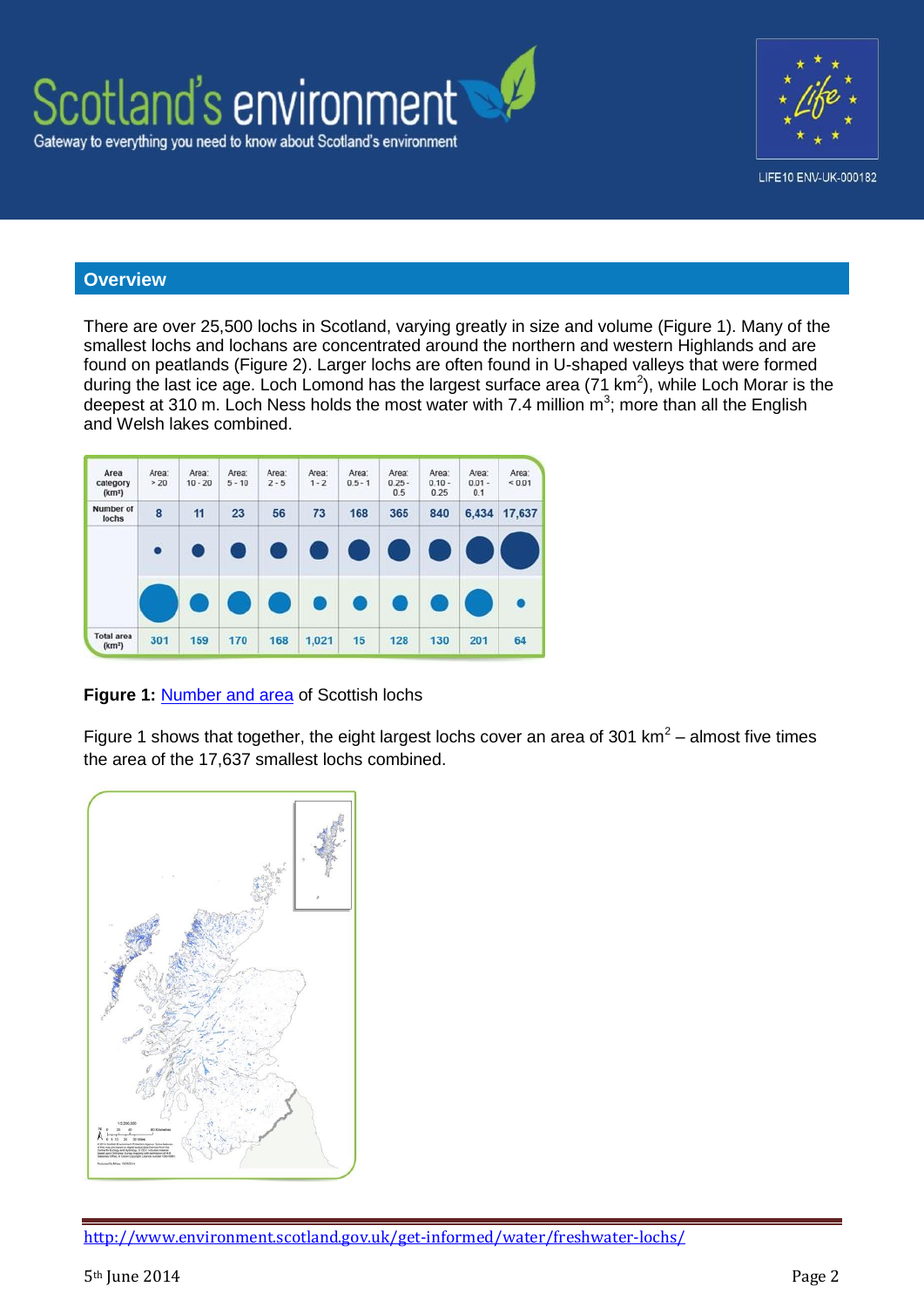



### **Figure 2**: Location of Scottish lochs

Scotland's lochs provide many benefits and services, and they are important as an economic resource. The most obvious examples are for water supply and generating electricity.

Hydropower generation is found mainly in the uplands of the central Highlands and northern areas of Scotland. Lochs for water supply are mainly found near to larger towns and cities in the south of Scotland, but there are some notable exceptions, such as Loch Katrine in the Trossachs and Megget Water in Upper Tweedale.

Lochs in Scotland also make a significant contribution to the cultural and social wellbeing of the nation. Lochs are valued recreational resources, used for boating, fishing, kayaking and naturewatching. The dramatic setting of many lochs, and the myths and folklore associated with some lochs – such as Loch Ness – make them popular tourist attractions.

### **State**

The quality of nearly 63% of assessed lochs has been assessed as 'good' or 'high'. Many lochs are relatively unaffected by human activity, compared with the majority of lakes elsewhere in the UK and Europe.

The Water Framework Directive (WFD) assessment applies to the 334 lochs whose areas is greater than 0.5 km<sup>2</sup> in size. These make up two-thirds of the total area of Scottish lochs. The assessment system used by the WFD divides lochs into five classes depending on levels of human impact on the environment. Lochs with high status show very little human alteration from undisturbed conditions, and those with good status have only low levels of human alteration. Those with moderate, poor or bad status show progressively greater impact.

Some lochs are man-made or have been significantly altered by human activity to provide an important socio-economic benefit; for example, damming a loch for hydropower generation. In these cases, the loch cannot meet good status, so it is assessed according to its potential. A modified or artificial loch is considered to have good ecological potential if it is free from pollution and managed in the best possible way to protect the environment and maintain the wider socio-economic benefits.

The detailed classification results for each individual loch can be found on the [Discover data](http://www.environment.scotland.gov.uk/get-interactive/discover-data/) pages.

Table 1 shows the water-assessment results for Scottish lochs for 2012, and Figure 3 shows the overall status of the lochs. The overall status of 63% of the 334 assessed lochs was classified as good or high in 2012.

Figure 3 shows that the majority of the lochs in the Highlands have a high or good status, although many of these are affected by hydropower schemes.

<http://www.environment.scotland.gov.uk/get-informed/water/freshwater-lochs/>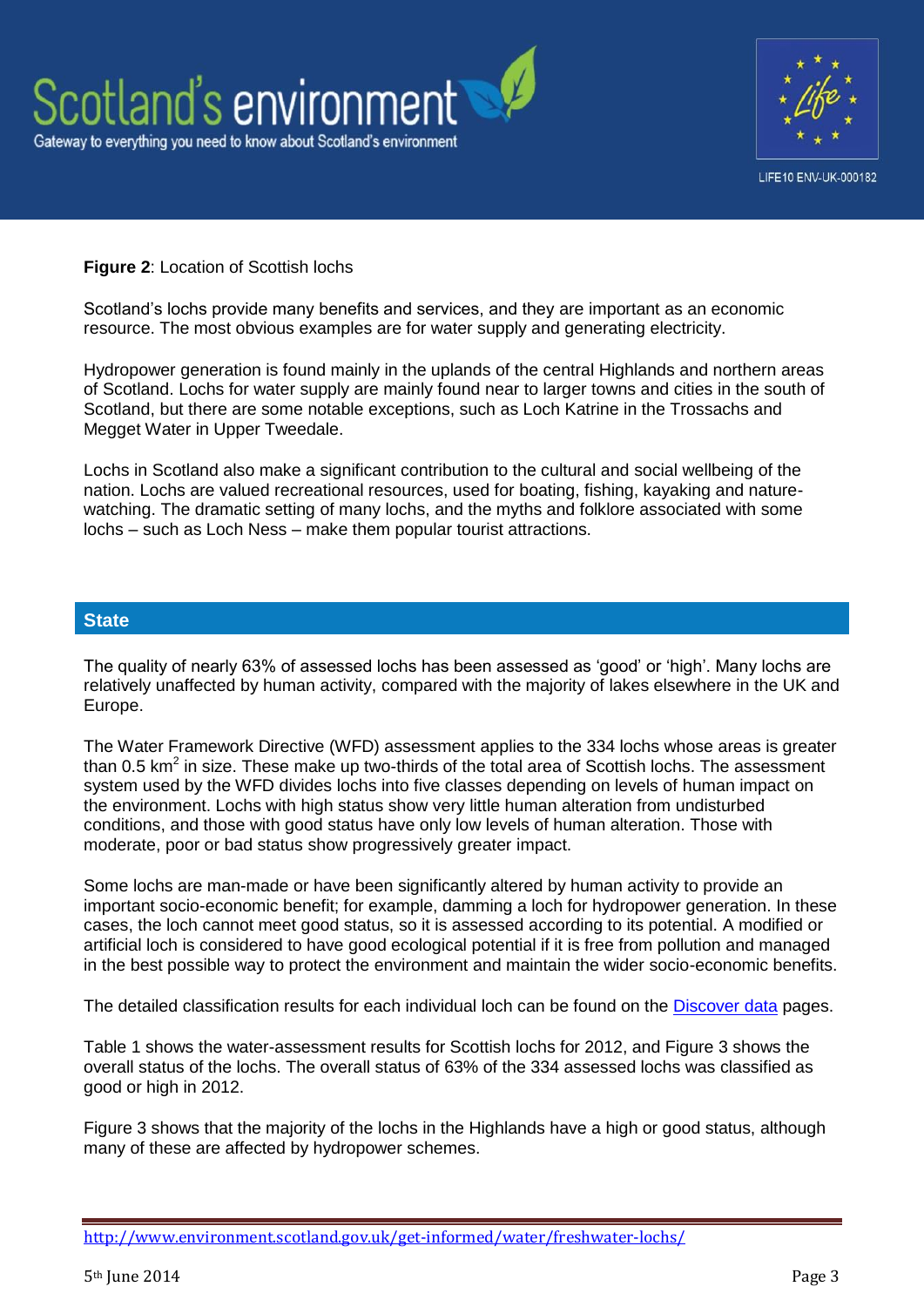

Lochs in the more intensively farmed areas are often polluted by nutrients through run-off from fields, and are affected by changes to their habitats.

| <b>Table 1: Classification of Scotland's lochs, 2012</b> |  |
|----------------------------------------------------------|--|
|----------------------------------------------------------|--|

| <b>Indicator</b>                | <b>Status</b>      |                  |                           |                            |                           |                            |                    |                  |                    |                  |
|---------------------------------|--------------------|------------------|---------------------------|----------------------------|---------------------------|----------------------------|--------------------|------------------|--------------------|------------------|
|                                 | High               |                  | Good                      |                            | Moderate                  |                            | Poor               |                  | <b>Bad</b>         |                  |
|                                 | Number<br>of lochs | Area<br>$(km^2)$ | <b>Number</b><br>of lochs | Area<br>(km <sup>2</sup> ) | <b>Number</b><br>of lochs | Area<br>(km <sup>2</sup> ) | Number<br>of lochs | Area<br>$(km^2)$ | Number<br>of lochs | Area<br>$(km^2)$ |
| Overall<br>status/<br>potential | 69                 | 87               | 141                       | 538                        | 78                        | 258                        | 35                 | 56               | 11                 | 53               |
| Water<br>quality                | 102                | 150              | 133                       | 520                        | 88                        | 301                        | 10                 | 20               |                    | $\overline{2}$   |
| Water<br>levels                 | 230                | 586              | 19                        | 59                         | 13                        | 27                         | 15                 | 92               | 57                 | 229              |
| Beds and<br>shores              | 217                | 478              | 22                        | 59                         | 52                        | 251                        | 42                 | 205              |                    | 1                |



**Figure 3**: Overall status of lochs, 2012 data

<http://www.environment.scotland.gov.uk/get-informed/water/freshwater-lochs/>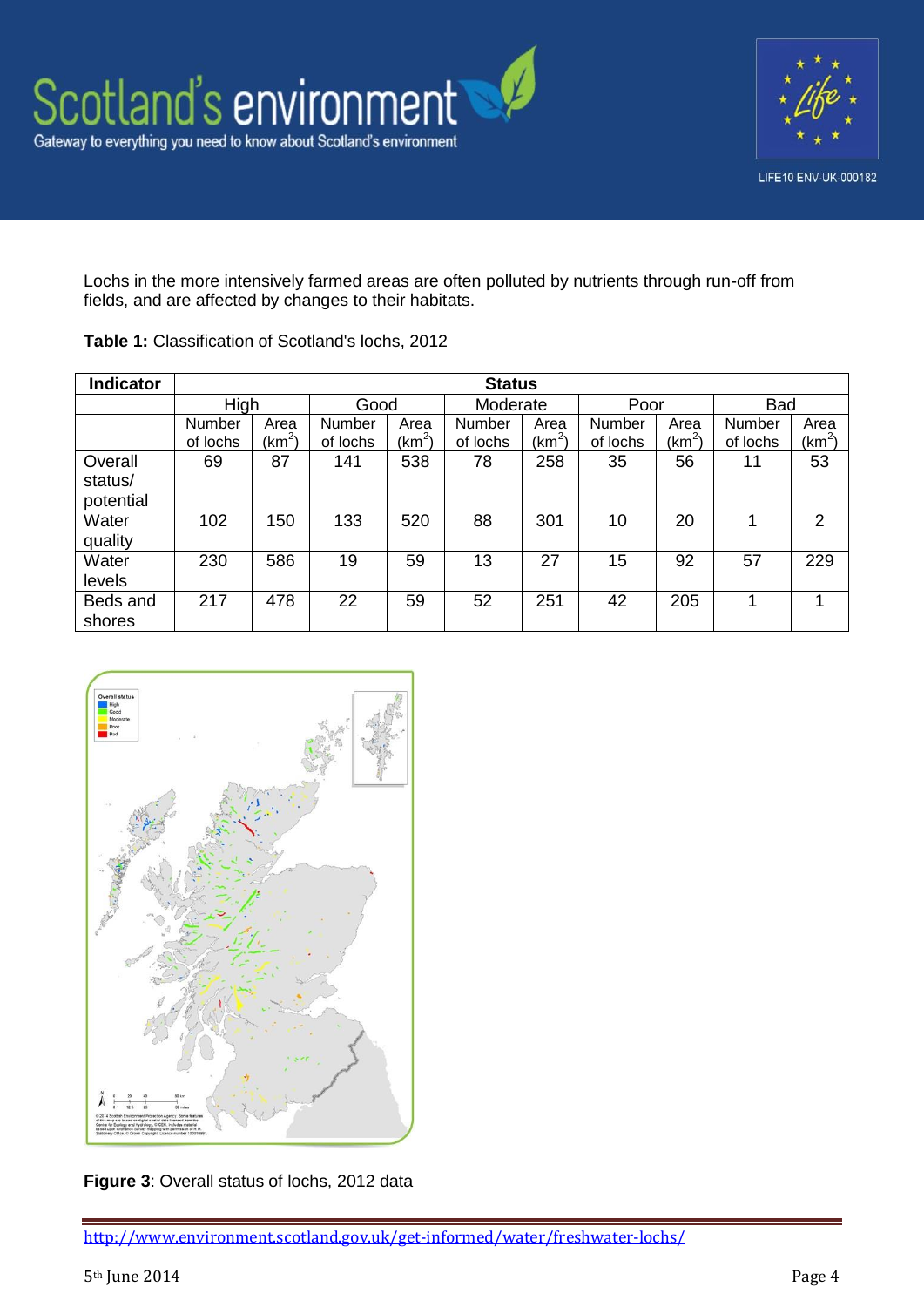



# **Water quality**

Many of the lochs at less than good status are affected by land-management practices or acidification.

Water quality is measured using a combination of chemical and biological pollution indicators. The plants and animals that live in our lochs are affected by a range of pollutants, including excessive nutrients, chemicals and sediment. Excessive inputs of nutrients can boost the growth of algae and other water plants, causing oxygen depletion and major changes in the balance between the plants and animals living in the loch. Although rarely a problem, other pollutants can be directly toxic, causing death of organisms, reducing their growth or interfering with reproduction. Some of these pollutants break down very slowly and can accumulate over time in sediments and plants, and sometimes within the bodies of animals. A total of 235 of the 334 assessed lochs (70%) were at good or high status for water quality in the 2012 assessment (Table 1).

Although water quality in Scotland's lochs is generally high, we have to maintain this standard and improve other lochs where water quality is not as good.

#### **Excessive nutrients**

When nutrients, such as nitrogen and phosphorus, are present in excessive concentrations they may accelerate the growth of algae and other water plants in the loch, reducing oxygen levels and making it impossible for some plants and animals to survive.

Many of Scotland's lochs have naturally low levels of nutrients, so even quite small increases can significantly alter their sensitive ecosystems. In Scotland, the addition of phosphorus to lochs has the greatest impact on water quality. Phosphorus can enter lochs through run-off or drainage from land, or directly from fish farming and sewage inputs.

### **Algal blooms**

Blooms of cyanobacteria (blue-green algae) are a particular concern for human health, as they can produce toxins. Algal blooms in reservoirs mean that water companies have to apply extra treatment before the water can be supplied for drinking. It may also be necessary to restrict the use of lochs for water sports to protect human health.

### **Acidification**

Water quality in some lochs, particularly those in upland locations, has been affected by atmospheric pollution since the industrial revolution. Industrial and vehicle emissions containing compounds of nitrogen and sulphur are very acidic and when deposited in lochs they can cause the water to become acidic as well. In general, acidified lochs contain fewer plant and animal species.

Several populations of Arctic charr and brown trout have become extinct in lochs in Galloway as a result.

<http://www.environment.scotland.gov.uk/get-informed/water/freshwater-lochs/>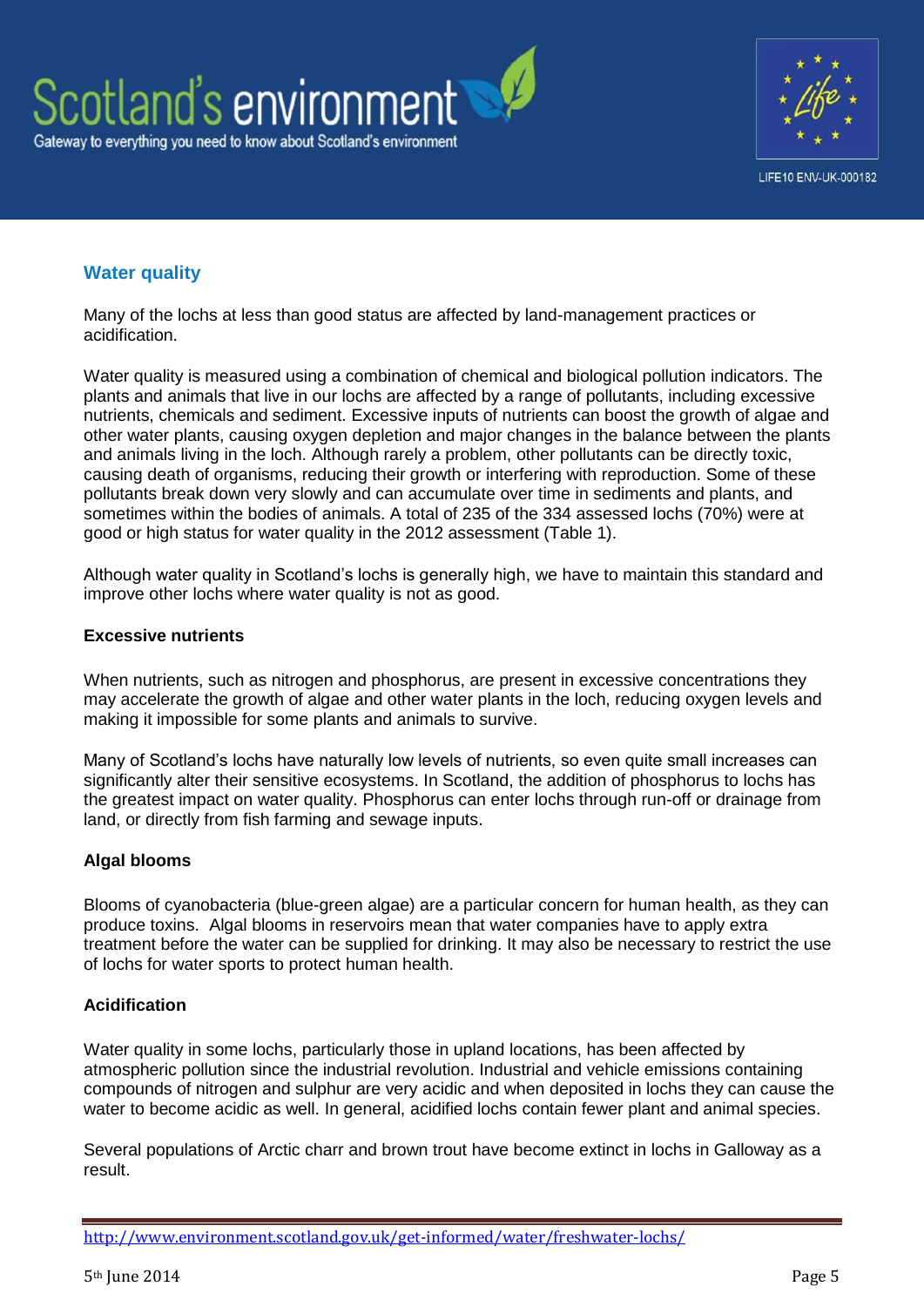



The problem is especially acute in the south-west of Scotland where soils surrounding the lochs are unable to neutralise the acidity. Conifer trees are also extremely good at collecting acidic water droplets from the air, which can make things worse.

Strict controls on industrial emissions and reduced acid deposition mean that some [lochs are](http://awmn.defra.gov.uk/resources/interpreports/20yearInterpRpt.pdf)  [showing signs of recovery](http://awmn.defra.gov.uk/resources/interpreports/20yearInterpRpt.pdf) from acidification. However, other lochs will recover more slowly and their full recovery may be prevented by the effects of nitrogen emissions from vehicles and the impacts of climate change.

### **Invasive non-native species**

Invasive non-native species (INNS) can be introduced unintentionally in many ways; for example, discarded exotic plants from garden centres. If they become established in the wild, they tend to thrive at the expense of native water plants and animals.

The WFD classification includes an assessment of the impact of the INNS that pose the greatest risk to lochs; currently, information on where invasive NNS are causing problems is limited, but in 2012, three lochs (Loch Ken, Strathclyde Loch and Lochrutton Loch), an area of 8 km<sup>2</sup> in total, were at moderate status because of invasive NNS, with 33 lochs (covering a total of 125  $km^2$ ) being downgraded to good status. Invasive NNS are recognised as a risk to Scotland's lochs; the ["Current](http://www.sepa.org.uk/water/river_basin_planning/significant_issues.aspx)  [condition and challenges for the future"](http://www.sepa.org.uk/water/river_basin_planning/significant_issues.aspx) report estimated that 2% of lochs are at risk of failing to meeting environmental objectives because of them.

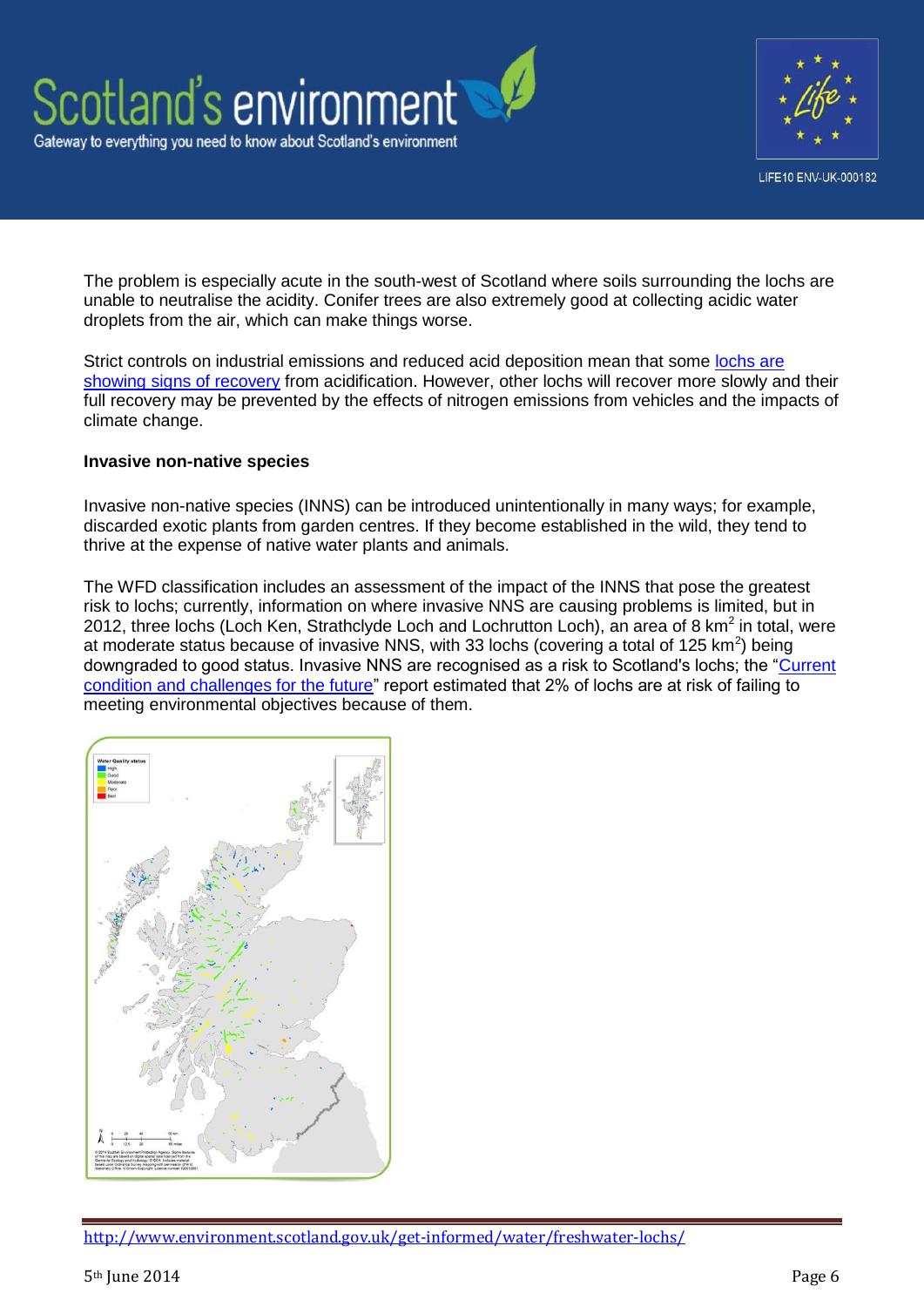



**Figure 4:** Water quality of lochs in 2012

### **Water levels**

Loch ecosystems are affected by changes in their water levels. Lochs need to hold enough water to maintain the habitats of animals and plants, and to limit their vulnerability to pollution and high summer temperatures. Natural changes in water levels occur in most lochs throughout the year; however, fluctuations that are too rapid or large can damage habitats and reduce species numbers.

Figure 5 shows the condition of water levels in lochs. A total of 249 of the 334 assessed lochs (75%) were at good or high status for water levels in the 2012 assessment (Table 1). Many of the lochs affected by alterations to water level are used for electricity generation or drinking-water supply.



**Figure 5**: Condition of water levels in lochs in 2012

<http://www.environment.scotland.gov.uk/get-informed/water/freshwater-lochs/>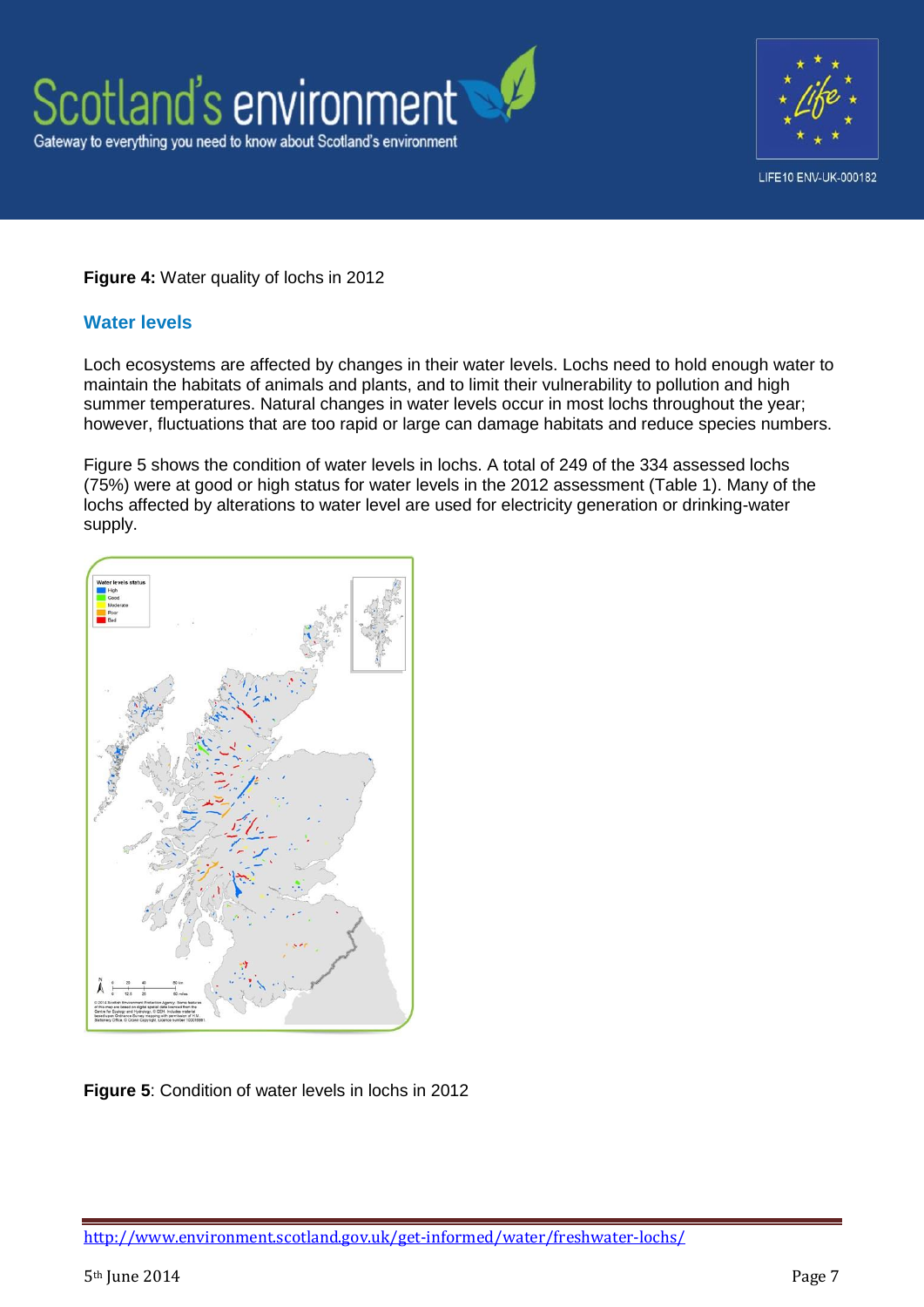



# **Beds, banks, and shores**

The beds and banks of lochs provide habitats on which many plants and animals depend. Some species are mobile and some, such as rooted plants, live attached to the bed. A total of 239 of the 334 assessed lochs (72%) were at good or high status for beds and banks in the 2012 assessment.

Alterations to loch beds and banks caused by engineering activities such as road-building or preventing wave damage can reduce the area, diversity and quality of available habitats. Loss of vegetation on banks and shores can also make the loch more vulnerable to pollution and erosion, and reduce the food available for wildlife in the loch. Man-made obstacles, such as weirs and dams, can block access to the loch for fish. The impact of weirs and dams on migratory fish is included in the WFD assessment of loch beds and banks (Figure 6).



**Figure 6:** Condition of the beds and banks and impact of fish barriers in lochs in 2012

### **Pressures affecting freshwater lochs**

The pressures on Scotland's lochs reflect firstly the variety and intensity of the activities undertaken on and around them, and secondly the wider environmental trends that are being experienced on a global scale.

<http://www.environment.scotland.gov.uk/get-informed/water/freshwater-lochs/>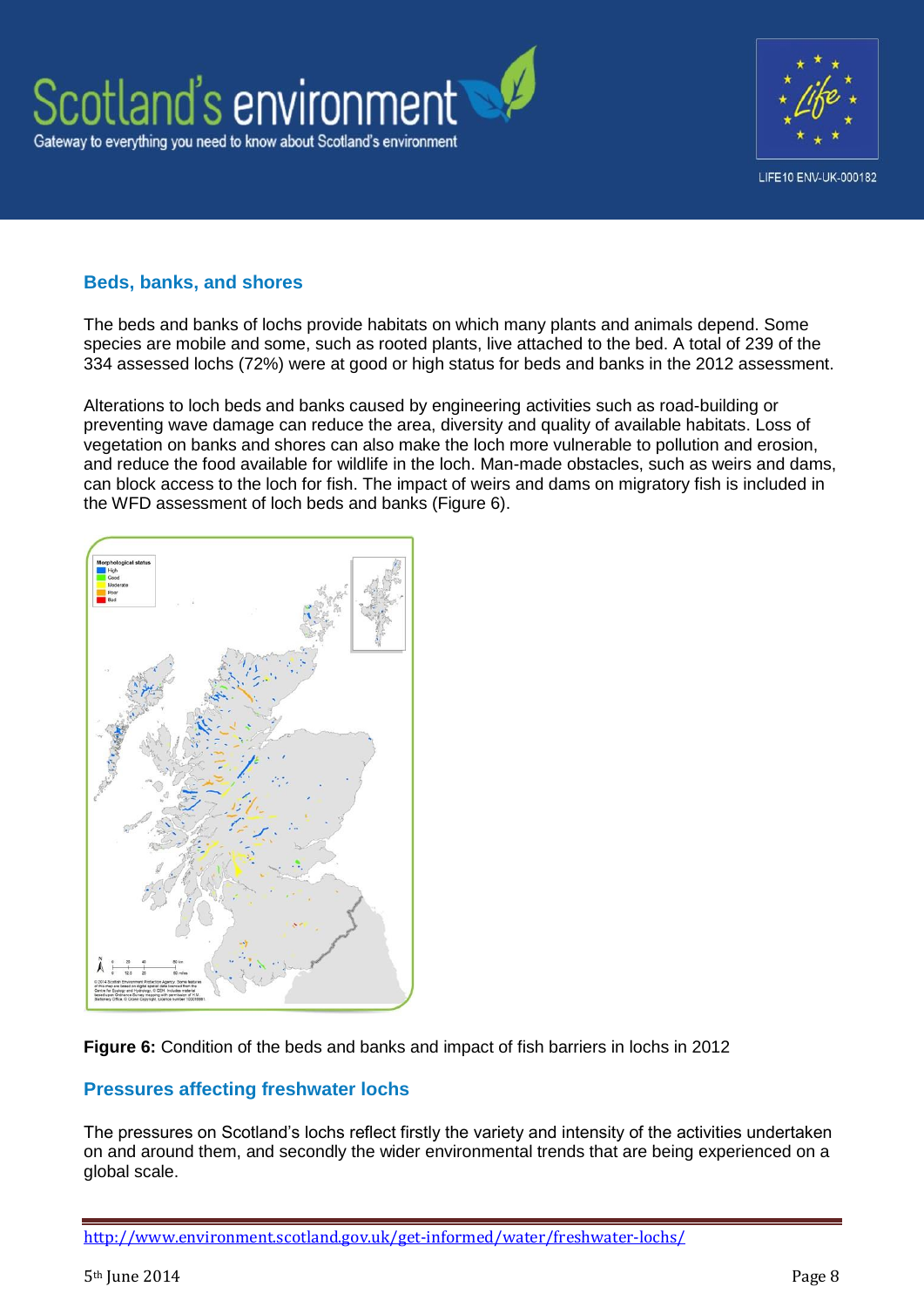

LIFE10 ENV-UK-000182

The main pressures affecting Scotland's lochs are:

- changes to water levels from hydropower generation and water-supply industries;
- nutrients from land-management activities, including agriculture and forestry, and from sewage inputs;
- obstacles to fish migration, such as weirs and dams;
- pollutants deposited from the atmosphere, leading to acidification.

#### **Changes to water levels**

Artificial lochs built for hydropower and drinking-water supply usually involve a dam to raise the water level of an existing river or loch. Water-supply reservoirs tend to fill up over the winter, and are then gradually drawn down through the summer as the demand for drinking water is greater than the amount of water flowing in.

Hydropower reservoirs are filled and allowed to draw down regularly, and there are relatively rapid fluctuations in the water level. These rapid fluctuations can lead to draw-down scars on the banks, similar in appearance to the rings around a dirty bath. This scarred area provides an unstable and poor-quality habitat for plants and animals, and has a negative effect on the appearance of the loch.

Dams can also affect loch ecosystems by preventing or making it difficult for migratory fish, such as salmon, to move upstream and spawn in headwater tributaries. When gravel and coarser sediments get trapped behind dams, this can lead to the erosion of gravel habitats downstream, by interrupting the supply of new gravel.

### **Nutrients**

Increased levels of nutrients can lead to the growth of unwanted and harmful algal blooms that reduce oxygen levels in the loch. This is a process known as eutrophication and can result in the deaths of other plants and animals in the loch.

Increased levels of nutrients, such as nitrogen and phosphorus, enter lochs mainly as a result of land-management practices such as agriculture and forestry and from the aquaculture industry. These pollutants are known as 'diffuse pollutants' because they cannot be traced to a single source. Instead, they arise from many individually minor inputs that, when combined, can result in a major problem. Well-managed farm and forest land presents minimal risk to lochs, but poor landmanagement and land use change can lead to diffuse pollution, as shown in Figure 4.

Although it is rare for sewage to be directly discharged into lochs, there are some local problems caused by septic-tank discharges that are high in phosphorus, or through rivers that sewage has been discharged into.

Sediment and disease-causing microorganisms are also commonly associated with diffuse pollution from rural land management and from sewage discharges. For more details on the interactions between land use and watercourses, read the [soils topic.](http://www.environment.scotland.gov.uk/get-informed/land/soils/)

<http://www.environment.scotland.gov.uk/get-informed/water/freshwater-lochs/>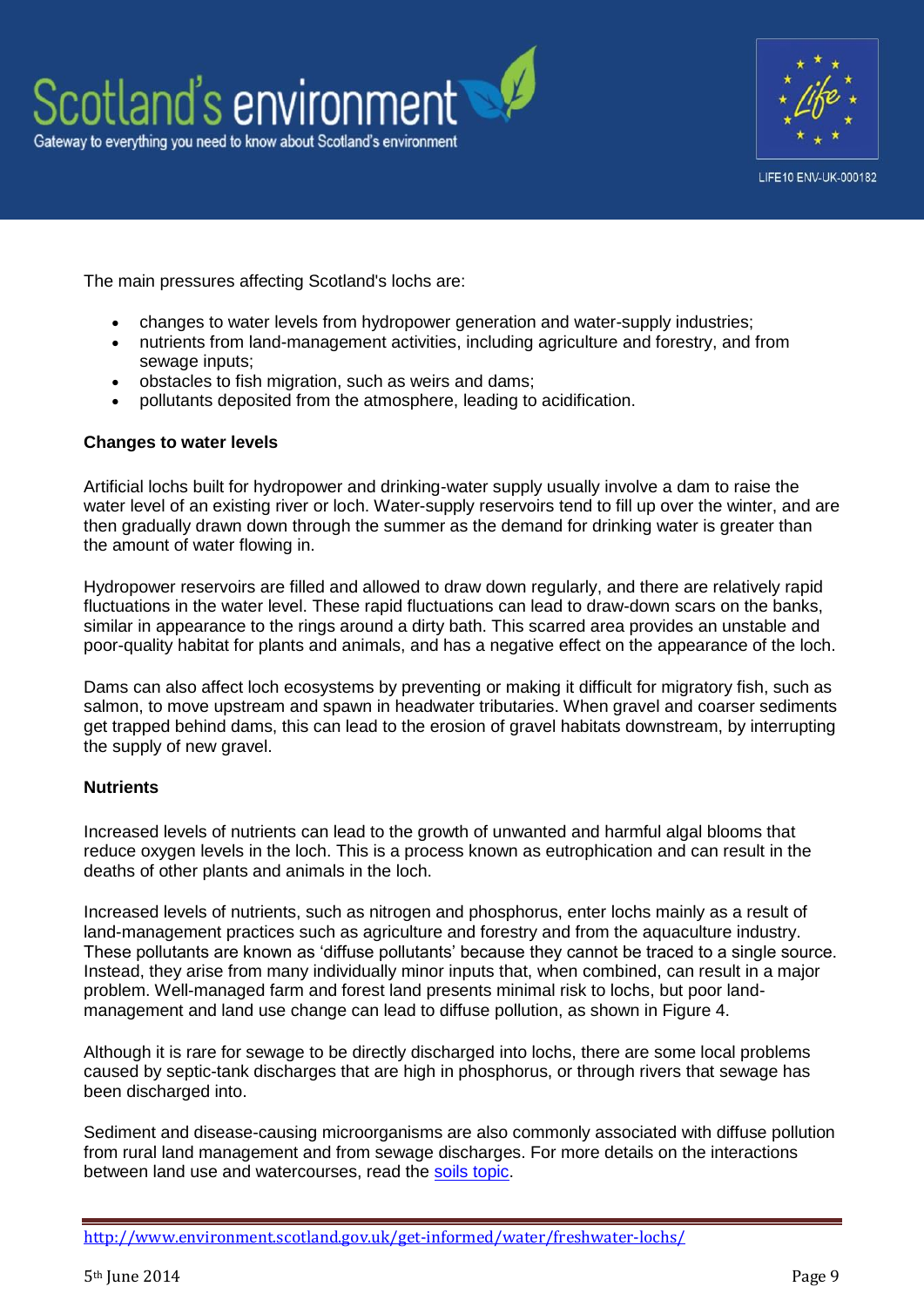



### **Atmospheric deposition**

When pollution – mainly compounds of nitrogen and sulphur from burning fossil fuels – is washed out of the air it can produce *acid rain*. This rainwater can cause the acidification of lochs in areas where the soils and underlying rocks are not able to neutralise the acidity in the groundwater.

#### **Obstacles to fish migration**

There are many small weirs and dams in lochs across Scotland, many of which were erected more than 50 years ago. They were initially used to control the water level for activities such as fishing, boating, local water supply and electricity generation. Although small, these obstacles can prevent migratory fish travelling to breeding areas and prevent or reduce successful spawning upstream.

#### **Climate change and invasive non-native species**

The condition of lochs can also be affected by climate change, which can increase the other pressures described above.

For waters that are already under pressure from nutrient inputs, the higher temperatures predicted as a result of climate change may further stimulate excessive and damaging growth of water plants. The potential increase in extreme rainfall events may result in more of the soil and nutrients from agricultural land being washed into surface waters.

INNS already pose a significant threat to the ecosystems of our lochs. Our current relatively cool climate prevents many species from other parts of the world from establishing themselves and posing a threat to native plants and animals. However, a warming climate may favour some of these currently benign species, which could decrease the ecological quality of our lochs.

### **Urban pollution**

Run-off from roads and urban developments also contains pollutants that can affect water quality in lochs. Additionally, road-building, housing, commercial and recreational developments have all played a part in the loss of shoreline and inshore shallow-water areas of Scottish lochs. This loss may affect the wide range of plant and animal species dependent on these shallow, well-lit areas of lochs.

### **What is being done**

Scotland has a long track record of protecting and improving the quality of Scotland's waters through action to prevent and reduce pollution. There are ambitious targets to achieve further improvements over the coming years, and these are set out in Table 2.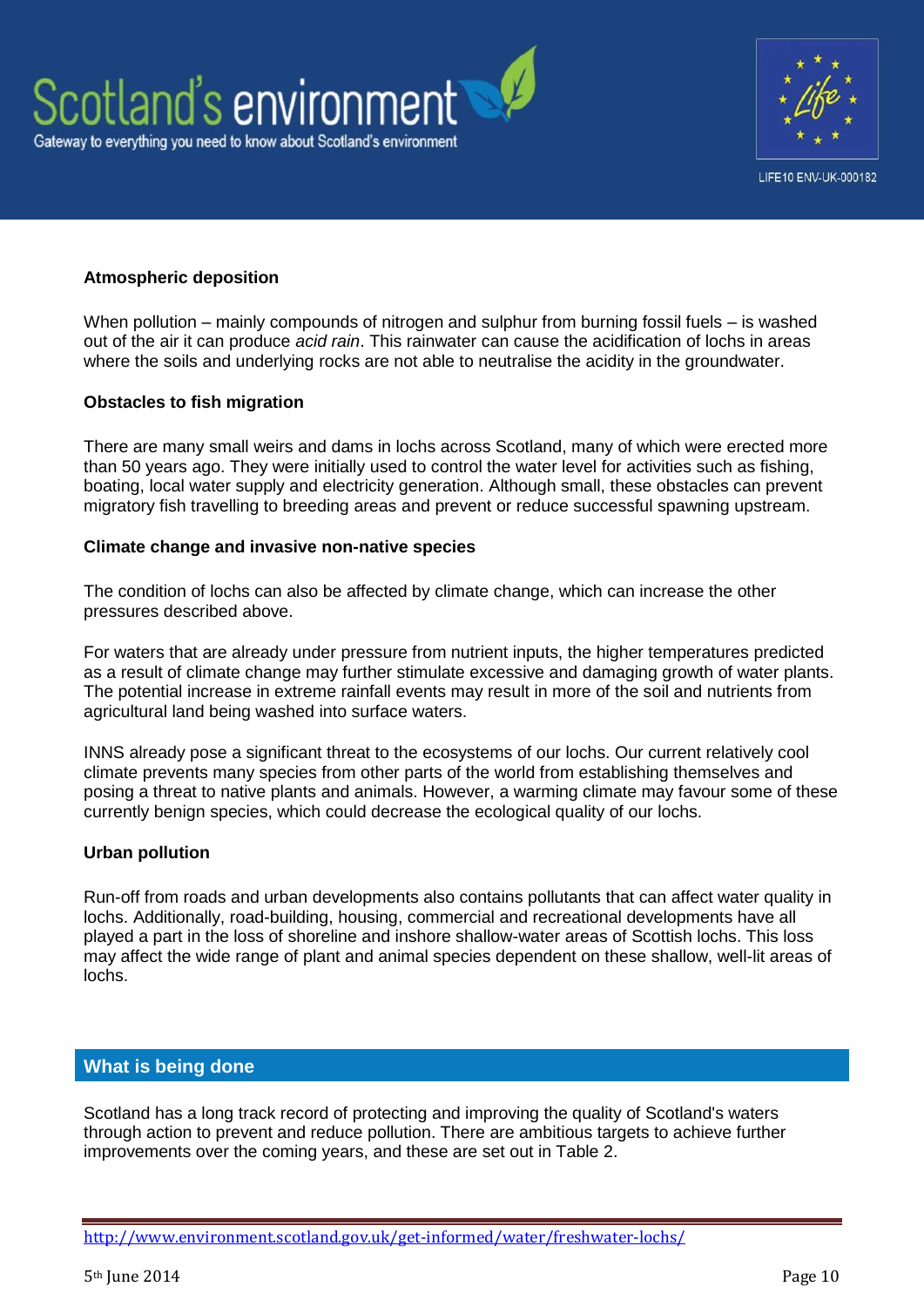

The ultimate aim is for 98% of our lochs to be at good or high status/potential for habitats, water quality, invasive NNS and levels by 2027.

# **Policies and legislation**

The European Water Framework Directive provides a framework for protecting and improving the condition of the water environment across Europe, through the development of River Basin Management Plans (RBMPs). In Scotland we are implementing the WFD through the Water Environment and Water Services (Scotland) Act 2003, which makes SEPA responsible for coordinating the development of the RBMPs, working in partnership with many sectors, public bodies and non-governmental organisations, These same sectors and organisations are responsible for the successful implementation of the plans, by developing partnership initiatives, and delivering public investment programmes and responsibilities.

Any new activities likely to have an adverse impact on the water environment are controlled under the Water Environment (Controlled Activities) (Scotland) Regulations 2011, known as 'CAR'. These include discharges of wastewater or industrial effluent, and abstractions for irrigation, hydropower or drinking water, as well as engineering activities in or near lochs.

The scope of WFD improvements is far greater than that of any previous initiatives, and includes:

- 1. ongoing work with farmers and other land managers to reduce diffuse pollution from a range of land-management activities (e.g. concerted work in priority catchments);
- 2. working with operators to reduce the impact of water regulation (dams and reservoirs) on wildlife;
- 3. controlling invasive non-native species;
- 4. projects to remove blockages to fish migration, where appropriate, or reduce their impact.

Scotland's Land Use Strategy sets out the key principles for balancing the conflicting demands on the use of Scotland's land. These principles are embedded in the [river basin management plan](http://www.sepa.org.uk/water/idoc.ashx?docid=2b22ae22-41ea-4094-9636-e1b4d7fb37ee&version=-1) and will be emphasised even more in future river-basin management delivery programmes.

The drive to increase the proportion of Scotland's energy generated by renewable power (such as hydropower) must be balanced with the damage that these schemes can cause to the aquatic environment.

The RBMPs offer opportunities for developing approaches to managing and improving our water environment at a catchment scale through more effective co-ordination between partners.

This collaborative approach to managing and improving the environment, offers opportunities for more effective co-ordination between partners. It is being carried out through [river-basin planning,](http://www.sepa.org.uk/water/river_basin_planning.aspx) in which a detailed classification of the condition of Scotland's lochs has led to a river basin management plan setting out Scotland's objectives for further improving our lochs.

Table 2 shows the target for achieving this: by 2027, the objective is for 98% of our lochs to be at good or high status for habitats, water quality, invasive NNS and flows.

<http://www.environment.scotland.gov.uk/get-informed/water/freshwater-lochs/>